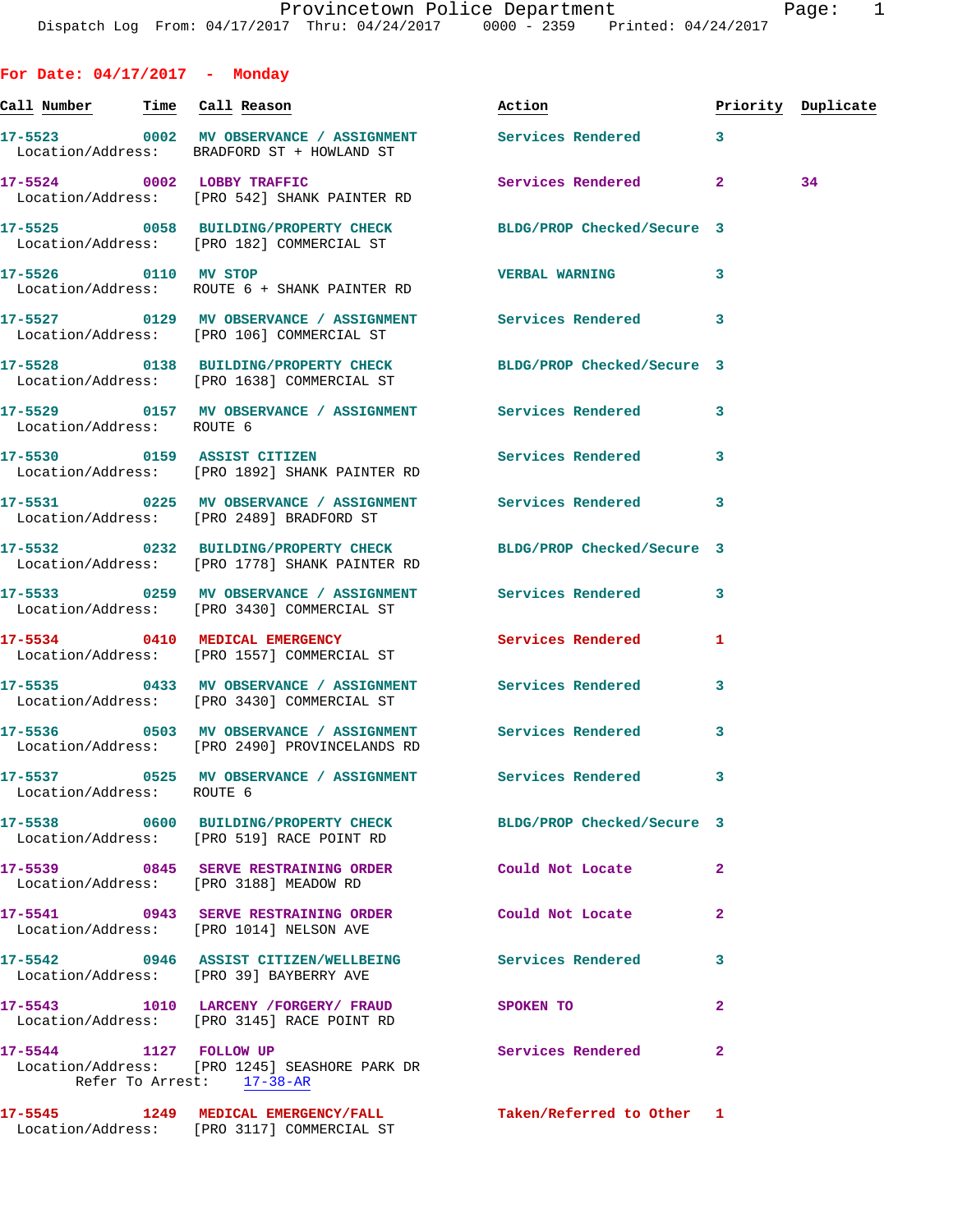|                                      | 17-5546 1251 LARCENY / FORGERY / FRAUD SPOKEN TO<br>Location/Address: [PRO 352] COMMERCIAL ST                    |                            | $\overline{a}$ |    |
|--------------------------------------|------------------------------------------------------------------------------------------------------------------|----------------------------|----------------|----|
| Refer To Arrest: 17-42-AR            | 17-5547 1310 FOLLOW UP<br>Location/Address: [PRO 1006] NELSON AVE                                                | Arrest(s) Made             | $\overline{2}$ |    |
|                                      | 17-5549 1348 ALARM - GENERAL<br>Location/Address: [PRO 3452] HARBOUR DR                                          | False Alarm                | 1              |    |
|                                      | 17-5551 1450 RENTAL SCAM<br>Location/Address: [PRO 857] COMMERCIAL ST                                            | Services Rendered          | $\overline{2}$ |    |
|                                      | 17-5550 1514 BUILDING/PROPERTY CHECK BLDG/PROP Checked/Secure 3<br>Location/Address: [PRO 2483] COMMERCIAL ST    |                            |                |    |
|                                      | 17-5552 1541 BUILDING/PROPERTY CHECK BLDG/PROP Checked/Secure 3<br>Location/Address: [PRO 1778] SHANK PAINTER RD |                            |                |    |
|                                      | 17-5553 1543 MV OBSERVANCE / ASSIGNMENT Services Rendered 3<br>Location/Address: [PRO 525] COMMERCIAL ST         |                            |                |    |
|                                      | 17-5554 1841 MV OBSERVANCE / ASSIGNMENT Services Rendered<br>Location/Address: [PRO 2577] BRADFORD ST            |                            | 3              |    |
|                                      | 17-5555 1918 BUILDING/PROPERTY CHECK BLDG/PROP Checked/Secure 3<br>Location/Address: [PRO 1638] COMMERCIAL ST    |                            |                |    |
|                                      | 17-5556 1929 MV COMPLAINT<br>Location: [PRO 3672] TOWN LINE                                                      | Could Not Locate           | $\mathbf{2}$   |    |
|                                      | 17-5557 2114 BUILDING/PROPERTY CHECK BLDG/PROP Checked/Secure 3<br>Location/Address: [PRO 175] COMMERCIAL ST     |                            |                |    |
|                                      | 17-5559 2303 ALARM - GENERAL<br>Location/Address: [PRO 2329] TELEGRAPH HILL RD                                   | False Alarm                | 1              |    |
|                                      | 17-5560 2346 BUILDING/PROPERTY CHECK Services Rendered<br>Location/Address: [PRO 444] HIGH POLE HILL             |                            | 3              |    |
| For Date: $04/18/2017$ - Tuesday     |                                                                                                                  |                            |                |    |
|                                      | 17-5562 0001 MV OBSERVANCE / ASSIGNMENT Services Rendered<br>Location/Address: BRADFORD ST + RYDER ST            |                            | 3              |    |
|                                      | 17-5563 0002 LOBBY TRAFFIC<br>Location/Address: [PRO 542] SHANK PAINTER RD                                       | Services Rendered          | $\mathbf{2}$   | 24 |
|                                      | 17-5564 0025 BUILDING/PROPERTY CHECK<br>Location/Address: [PRO 2483] COMMERCIAL ST                               | Services Rendered          | 3              |    |
|                                      | 17-5565 0037 BUILDING/PROPERTY CHECK<br>Location/Address: [PRO 3430] COMMERCIAL ST                               | <b>Services Rendered</b>   | 3              |    |
|                                      | 17-5566 0047 BUILDING/PROPERTY CHECK<br>Location/Address: [PRO 1989] COMMERCIAL ST                               | <b>Services Rendered</b>   | 3              |    |
|                                      | 17-5568 0118 BUILDING/PROPERTY CHECK<br>Location/Address: [PRO 3259] MACMILLAN WHARF                             | <b>Services Rendered</b>   | 3              |    |
| Location/Address: ROUTE 6 + SNAIL RD | 17-5569 0136 MV OBSERVANCE / ASSIGNMENT Services Rendered                                                        |                            | 3              |    |
|                                      | 17-5570 0149 MV OBSERVANCE / ASSIGNMENT Services Rendered<br>Location/Address: [PRO 106] COMMERCIAL ST           |                            | 3              |    |
|                                      | 17-5571 0209 BUILDING/PROPERTY CHECK<br>Location/Address: [PRO 1778] SHANK PAINTER RD                            | BLDG/PROP Checked/Secure 3 |                |    |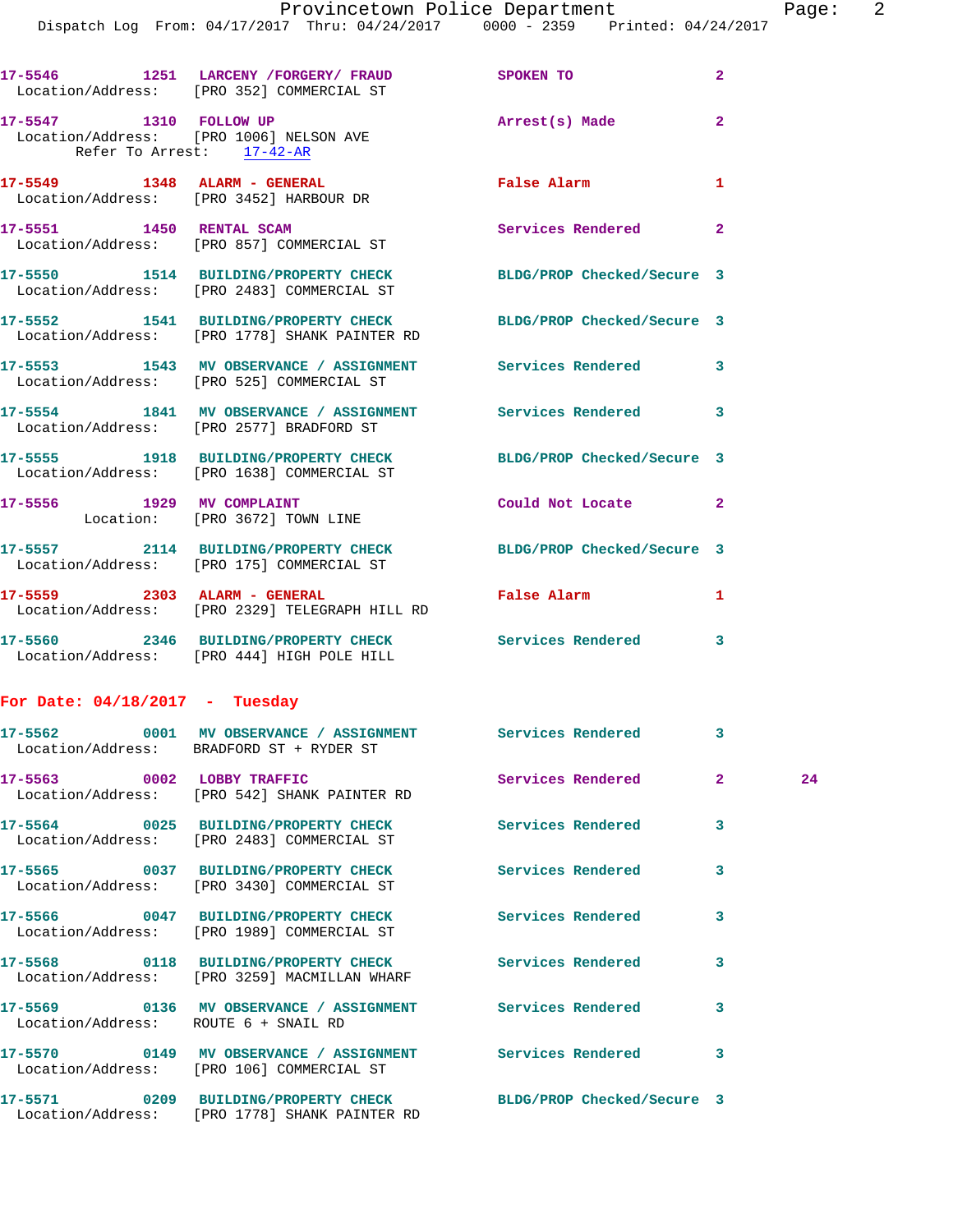|                                                                   | Provincetown Police Department<br>Dispatch Log From: 04/17/2017 Thru: 04/24/2017 0000 - 2359 Printed: 04/24/2017                |                           |                |
|-------------------------------------------------------------------|---------------------------------------------------------------------------------------------------------------------------------|---------------------------|----------------|
|                                                                   | 17-5572 0315 BUILDING/PROPERTY CHECK Services Rendered 3<br>Location/Address: [PRO 1989] COMMERCIAL ST                          |                           |                |
|                                                                   | 17-5573 0436 MV OBSERVANCE / ASSIGNMENT Services Rendered 3<br>Location/Address: [PRO 120] COMMERCIAL ST                        |                           |                |
|                                                                   | 17-5574 0437 MV OBSERVANCE / ASSIGNMENT Services Rendered<br>Location/Address: [PRO 4048] ROUTE 6                               |                           | 3              |
| Location/Address: [PRO 16] BRADFORD ST                            | 17-5575 0604 BUILDING/PROPERTY CHECK BLDG/PROP Checked/Secure 3                                                                 |                           |                |
|                                                                   | 17-5576 0703 SERVICE CALL/REASSURANCE Services Rendered 3<br>Location/Address: [PRO 732] BRADFORD ST                            |                           |                |
|                                                                   | 17-5577 0709 FOLLOW UP<br>Location/Address: [PRO 488] MAYFLOWER ST                                                              | FOLLOW UP                 | $\mathbf{2}$   |
|                                                                   | 17-5578      0832   MV OBSERVANCE / ASSIGNMENT      Services Rendered<br>Location/Address:   SHANK PAINTER RD + JEROME SMITH RD |                           | 3              |
| 17-5579 0840 ANIMAL CALL                                          | Location/Address: [PRO 3966] SHANK PAINTER RD                                                                                   | Services Rendered         | $\mathbf{2}$   |
|                                                                   | 17-5580 0846 COMPLAINT<br>Location/Address: [PRO 1023] NICKERSON ST                                                             | Services Rendered         | $\mathbf{3}$   |
|                                                                   | 17-5581 0908 SERVICE CALL<br>Location/Address: COMMERCIAL ST + HOWLAND ST                                                       | <b>Services Rendered</b>  | 3              |
| 17-5582 0930 MV STOP<br>Location/Address: SHANK PAINTER RD        |                                                                                                                                 | Citation/Warning Issued 3 |                |
|                                                                   | 17-5583 1006 FOLLOW UP<br>Location/Address: [PRO 530] SHANK PAINTER RD                                                          | FOLLOW UP                 | $\mathbf{2}$   |
|                                                                   | 17-5584 1033 BIKE GENERAL/COMPLAINT Taken/Referred to Other 2<br>Location/Address: [PRO 2440] WINTHROP ST                       |                           |                |
|                                                                   | 17-5585 1147 ANIMAL CALL<br>Location/Address: [PRO 1251] SEASHORE PARK DR                                                       | Services Rendered         | $\mathbf{2}$   |
|                                                                   | 17-5586 1231 MEDICAL EMERGENCY<br>Location/Address: [PRO 3296] SHANK PAINTER RD                                                 | <b>PATIENT REFUSAL</b>    | $\mathbf{1}$   |
| 17-5587 1256 TRESPASS                                             | Location/Address: [PRO 542] SHANK PAINTER RD                                                                                    | SPOKEN TO                 | $\overline{2}$ |
|                                                                   | 17-5588 1300 MEDICAL/LIFT ASSIST<br>Location/Address: [PRO 442] HARRY KEMP WAY                                                  | Services Rendered         | 1              |
|                                                                   | 17-5589 1305 ANIMAL CALL/PET PANTRY<br>Location/Address: [PRO 3296] SHANK PAINTER RD                                            | Services Rendered         | $\mathbf{2}$   |
| 17-5590 1312 LOST VAN KEYS                                        | Location/Address: [PRO 539] SHANK PAINTER RD                                                                                    | Services Rendered         | $\mathbf{3}$   |
| 17-5591 1324 ANIMAL CALL                                          | Location/Address: [PRO 970] KINGS WAY                                                                                           | Services Rendered         | $\mathbf{2}$   |
|                                                                   | 17-5592 1332 MV OBSERVANCE / ASSIGNMENT No Action Required 3<br>Location/Address: [PRO 3259] MACMILLAN WHARF                    |                           |                |
| 17-5593 1342 ASSIST AGENCY<br>Location/Address: [TRU] OVERLOOK DR |                                                                                                                                 | <b>Services Rendered</b>  | 3              |
| Location/Address: [PRO 57] BRADFORD ST                            | 17-5594 1455 SERVE NO TRESPASS ORDER Services Rendered                                                                          |                           | $\mathbf{2}$   |
| 17-5595 1510 MV KEYED                                             |                                                                                                                                 | Services Rendered         | $\mathbf{2}$   |

Location/Address: [PRO 2343] BREWSTER ST

Page: 3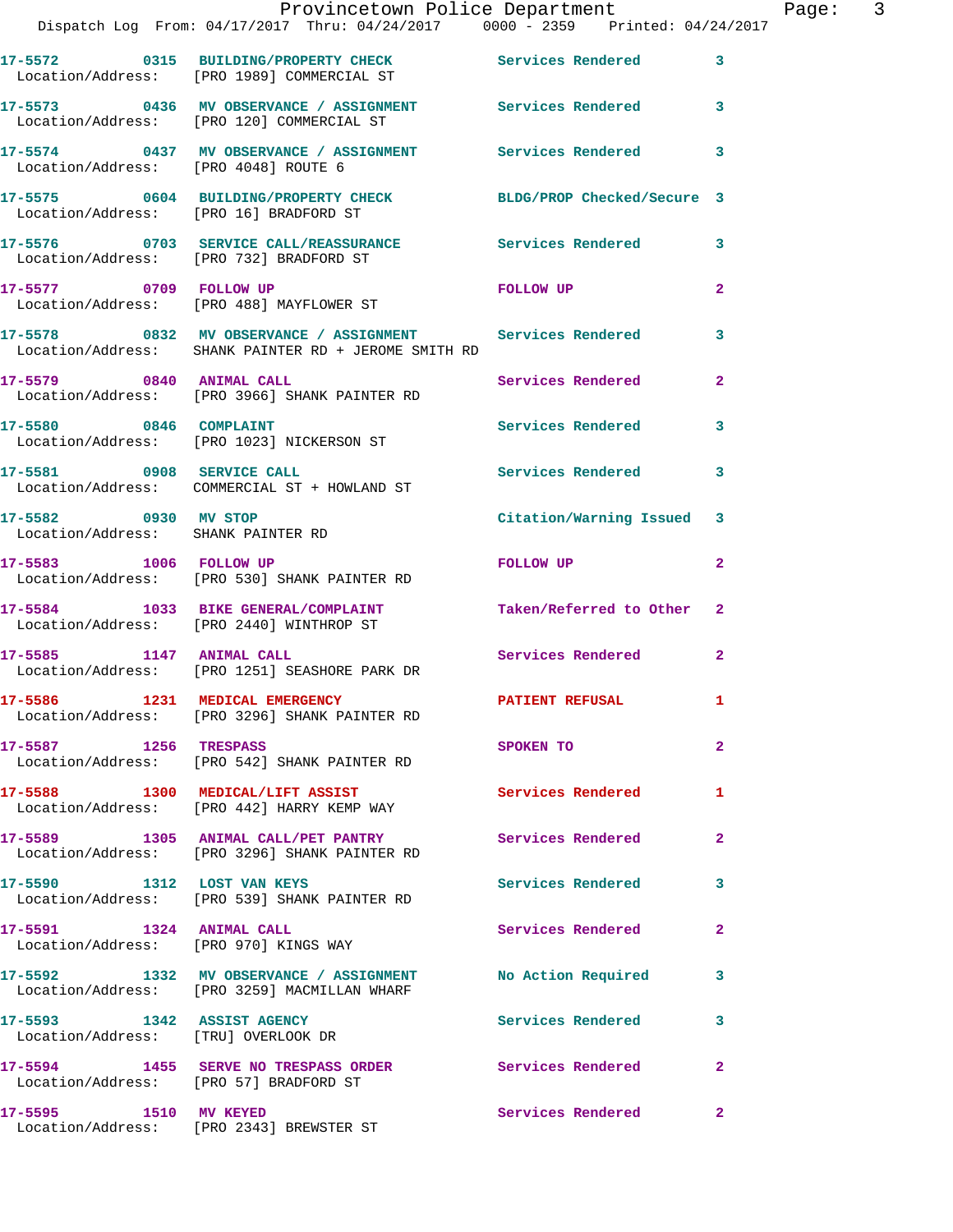**17-5596 1516 BUILDING/PROPERTY CHECK BLDG/PROP Checked/Secure 3**  Location/Address: [PRO 2483] COMMERCIAL ST 17-5597 1516 MV'S MOVED FOR PAVING **Services Rendered** 2 7 Location/Address: [PRO 2500] COMMERCIAL ST **17-5598 1549 LIFT ASSIST Services Rendered 1**  Location/Address: [PRO 1109] SOMERSET RD **17-5599 1552 HAZARDS Taken/Referred to Other 2**  Location/Address: WEST VINE ST + BRADFORD ST EXT **17-5600 1557 SERVE SUMMONS Could Not Locate 3**  Location/Address: [PRO 2521] ROUTE 6 **17-5603 1619 MV OBSERVANCE / ASSIGNMENT Services Rendered 3**  Location/Address: [PRO 3485] JEROME SMITH RD **17-5601 1626 SERVE SUMMONS Services Rendered 3**  Location/Address: [PRO 2162] COMMERCIAL ST **17-5602 1637 MV OBSERVANCE / ASSIGNMENT Services Rendered 3**  Location/Address: [PRO 3440] ROUTE 6 17-5604 1647 PARK, WALK & TALK **Services Rendered** 2 Location/Address: [PRO 105] COMMERCIAL ST **17-5605 1746 ROAD HAZARD Taken/Referred to Other 2**  Location/Address: [PRO 521] ROUTE 6 **17-5606 1802 VERBAL STICKER VERBAL WARNING 3**  Location/Address: [PRO 3296] SHANK PAINTER RD **17-5607 1810 BUILDING/PROPERTY CHECK BLDG/PROP Checked/Secure 3**  Location/Address: [PRO 554] TREMONT ST **17-5608 1811 SERVICE CALL Services Rendered 3**  Location/Address: [PRO 395] COMMERCIAL ST **17-5610 1841 BUILDING/PROPERTY CHECK BLDG/PROP Checked/Secure 3**  Location/Address: [PRO 2543] MACMILLAN WHARF **17-5611 1910 BUILDING/PROPERTY CHECK BLDG/PROP Checked/Secure 3**  Location/Address: [PRO 2977] COMMERCIAL ST **17-5612 1920 PARKED MV COMPLAINT Citation/Warning Issued 2**  Location/Address: COOK ST + BRADFORD ST **17-5613 1951 BUILDING/PROPERTY CHECK BLDG/PROP Checked/Secure 3**  Location/Address: [PRO 1778] SHANK PAINTER RD **17-5614 2001 DIFFICULTY BREATHING/TRANSPORT Transported to Hospital 1**  Location/Address: [PRO 2929] HOWLAND ST **17-5616 2357 MV OBSERVANCE / ASSIGNMENT Services Rendered 3**  Location/Address: [PRO 2489] BRADFORD ST **For Date: 04/19/2017 - Wednesday 17-5617 0015 LOBBY TRAFFIC Services Rendered 2 19**  Location/Address: [PRO 542] SHANK PAINTER RD **17-5618 0032 BUILDING/PROPERTY CHECK BLDG/PROP Checked/Secure 3**  Location/Address: [PRO 447] JEROME SMITH RD

**17-5619 0051 BUILDING/PROPERTY CHECK Services Rendered 3** 

**17-5620 0057 BUILDING/PROPERTY CHECK BLDG/PROP Checked/Secure 3** 

Location/Address: [PRO 3430] COMMERCIAL ST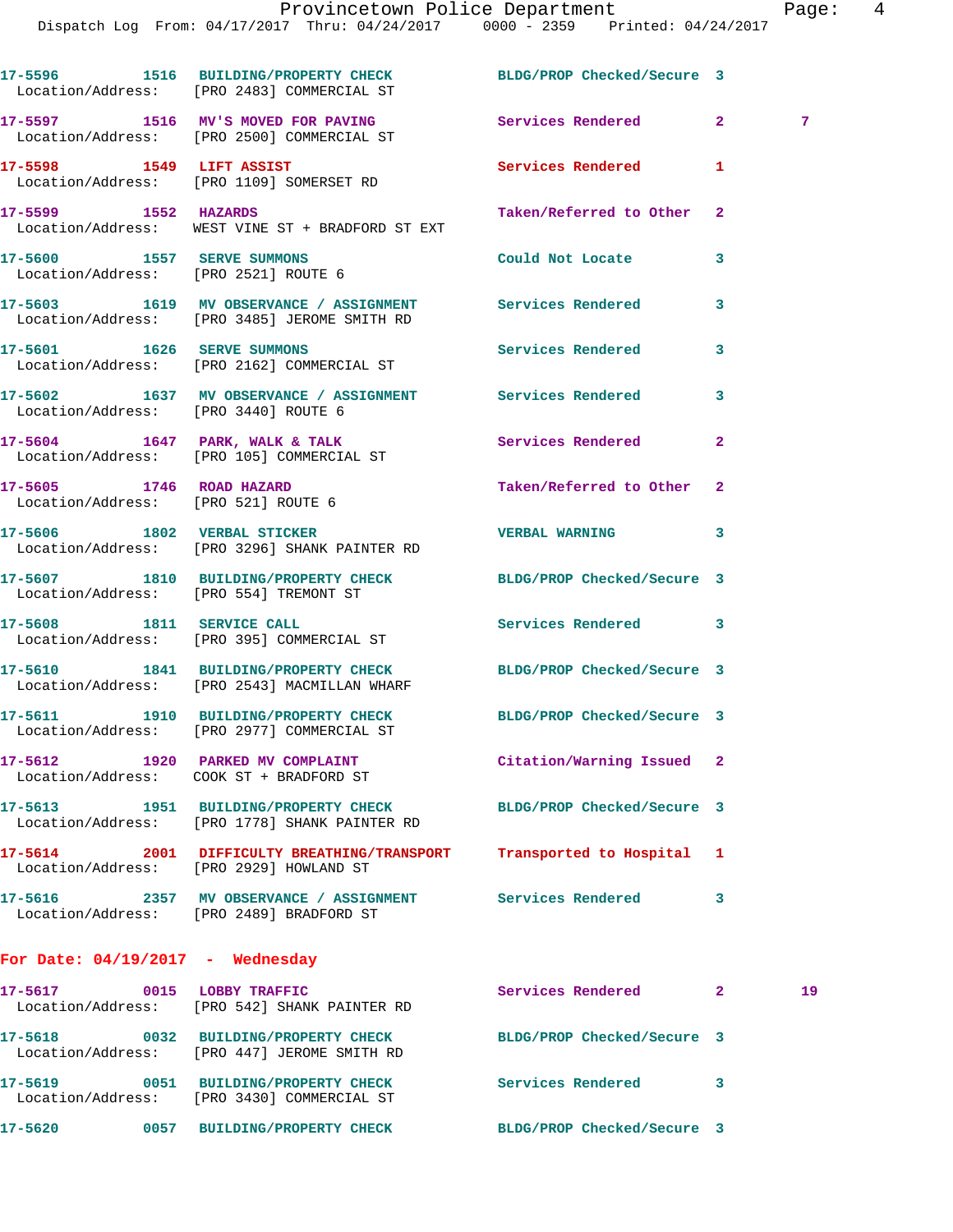|                                        | Dispatch Log From: 04/17/2017 Thru: 04/24/2017 0000 - 2359 Printed: 04/24/2017                            | Provincetown Police Department                                                                                                                                                                                                 | Page: 5      |
|----------------------------------------|-----------------------------------------------------------------------------------------------------------|--------------------------------------------------------------------------------------------------------------------------------------------------------------------------------------------------------------------------------|--------------|
|                                        | Location/Address: [PRO 3259] MACMILLAN WHARF                                                              |                                                                                                                                                                                                                                |              |
|                                        | 17-5621 0114 BUILDING/PROPERTY CHECK Services Rendered 3<br>Location/Address: [PRO 2490] PROVINCELANDS RD |                                                                                                                                                                                                                                |              |
| Location/Address: [PRO 2520] PRINCE ST | 17-5622 0115 BUILDING/PROPERTY CHECK BLDG/PROP Checked/Secure 3                                           |                                                                                                                                                                                                                                |              |
|                                        | 17-5623 0122 MV OBSERVANCE / ASSIGNMENT No Action Required 3<br>Location/Address: RYDER ST + BRADFORD ST  |                                                                                                                                                                                                                                |              |
|                                        | 17-5624 0127 BUILDING/PROPERTY CHECK<br>Location/Address: [PRO 2977] COMMERCIAL ST                        | Services Rendered 3                                                                                                                                                                                                            |              |
|                                        | 17-5625 0133 BUILDING/PROPERTY CHECK<br>Location/Address: [PRO 1989] COMMERCIAL ST                        | Services Rendered 3                                                                                                                                                                                                            |              |
|                                        | 17-5626      0152   BUILDING/PROPERTY CHECK<br>Location/Address:   [PRO 106] COMMERCIAL ST                | Services Rendered 3                                                                                                                                                                                                            |              |
|                                        | 17-5627 0325 BUILDING/PROPERTY CHECK<br>Location/Address: [PRO 3296] SHANK PAINTER RD                     | BLDG/PROP Checked/Secure 3                                                                                                                                                                                                     |              |
| Location/Address: ROUTE 6 + SNAIL RD   | 17-5628 0800 MV OBSERVANCE / ASSIGNMENT Services Rendered 3                                               |                                                                                                                                                                                                                                |              |
|                                        | 17-5629 0904 MEDICAL EMERGENCY/ALARM False Alarm<br>Location/Address: [PRO 2059] BRADFORD ST              |                                                                                                                                                                                                                                | 1            |
|                                        | 17-5630 1011 COMPLAINT<br>Location/Address: [PRO 411] CONWELL ST                                          | <b>SPOKEN TO</b>                                                                                                                                                                                                               | 3            |
|                                        | 17-5631 1042 SERVICE CALL<br>Location/Address: COMMERCIAL ST + SNAIL RD                                   | Services Rendered                                                                                                                                                                                                              | 3            |
| Location/Address: [PRO 94] BRADFORD ST | 17-5632 1044 MV OBSERVANCE / ASSIGNMENT Services Rendered 3                                               |                                                                                                                                                                                                                                |              |
| 17-5633 1053 MV STOP                   | Location/Address: RACE POINT RD + STABLE PATH                                                             | <b>VERBAL WARNING</b>                                                                                                                                                                                                          | 3            |
| 17-5634 1117 PARK, WALK & TALK         | Location: [PRO 3431] LOPES SQUARE                                                                         | Services Rendered 2                                                                                                                                                                                                            |              |
|                                        | 17-5635 1140 PROPERTY DAMAGE<br>Location/Address: [PRO 1081] POINT ST                                     | SPOKEN TO THE SPOKEN OF THE SPOKEN OF THE SPOKEN OF THE SPOKEN OF THE SPOKEN OF THE SPOKEN OF THE SPOKEN OF THE SPOKEN OF THE SPOKEN OF THE SPOKEN OF THE SPOKEN OF THE SPOKEN OF THE SPOKEN OF THE SPOKEN OF THE SPOKEN OF TH | 3            |
|                                        | 17-5636 1206 BOAT/HARBORMASTER<br>Location/Address: [PRO 61] BRADFORD ST                                  | Services Rendered                                                                                                                                                                                                              | $\mathbf{2}$ |
|                                        | 17-5637 1219 PARK, WALK & TALK<br>Location/Address: [PRO 537] SHANK PAINTER RD                            | Services Rendered                                                                                                                                                                                                              | $\mathbf{2}$ |
| Location/Address: ROUTE 6              | 17-5638 1247 MV OBSERVANCE / ASSIGNMENT Services Rendered                                                 |                                                                                                                                                                                                                                | 3            |
|                                        | 17-5639 1254 MEDICAL EMERGENCY<br>Location/Address: [PRO 1014] NELSON AVE                                 | Transported to Hospital 1                                                                                                                                                                                                      |              |
|                                        | 17-5640 1322 SERVICE CALL<br>Location/Address: [PRO 542] SHANK PAINTER RD                                 | SPOKEN TO                                                                                                                                                                                                                      | 3            |
| 17-5642 1420 HAZARDS                   | Location/Address: [PRO 1245] SEASHORE PARK DR                                                             | Taken/Referred to Other 2                                                                                                                                                                                                      |              |
| 17-5643 1426 MV STOP                   | Location/Address: [PRO 3287] ROUTE 6                                                                      | Citation/Warning Issued 3                                                                                                                                                                                                      |              |
|                                        | 17-5645 1555 PARK, WALK & TALK<br>Location/Address: [PRO 105] COMMERCIAL ST                               | Services Rendered                                                                                                                                                                                                              | $\mathbf{2}$ |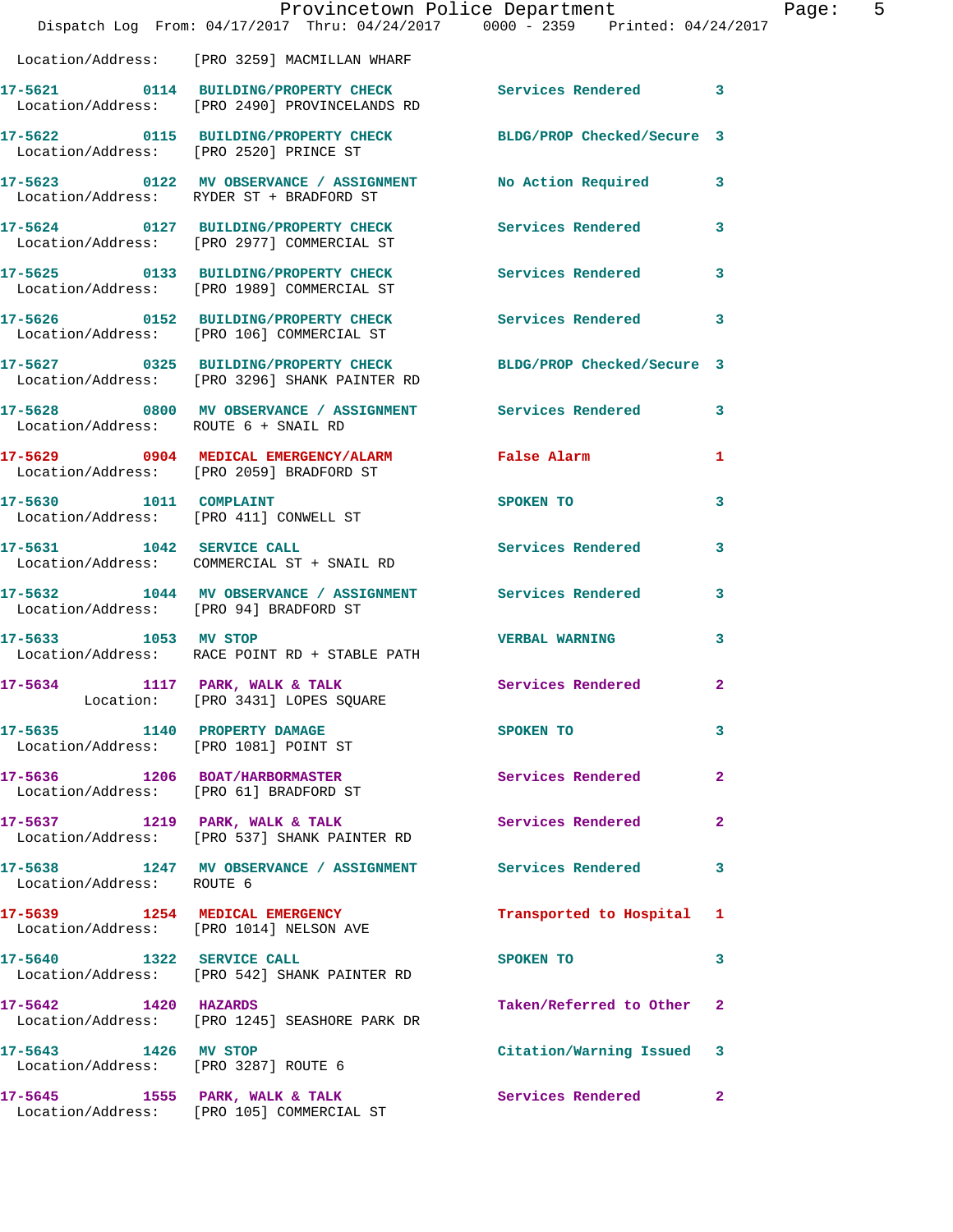|                                     | Provincetown Police Department<br>Dispatch Log From: 04/17/2017 Thru: 04/24/2017 0000 - 2359 Printed: 04/24/2017  |                            |                |
|-------------------------------------|-------------------------------------------------------------------------------------------------------------------|----------------------------|----------------|
|                                     | 17-5646 1704 MV OBSERVANCE / ASSIGNMENT Services Rendered<br>Location/Address: JEROME SMITH RD + SHANK PAINTER RD |                            | 3              |
|                                     | 17-5647 1707 BUILDING/PROPERTY CHECK Services Rendered<br>Location/Address: [PRO 526] RYDER ST EXT                |                            | 3              |
|                                     | 17-5648 1819 MV OBSERVANCE / ASSIGNMENT Services Rendered<br>Location/Address: BRADFORD ST                        |                            | 3              |
|                                     | 17-5649 1903 BUILDING/PROPERTY CHECK BLDG/PROP Checked/Secure 3<br>Location/Address: [PRO 204] COMMERCIAL ST      |                            |                |
| Location/Address: [PRO 521] ROUTE 6 | 17-5650 1906 BUILDING/PROPERTY CHECK Services Rendered                                                            |                            | 3              |
|                                     | 17-5652 1938 BUILDING/PROPERTY CHECK BLDG/PROP Checked/Secure 3<br>Location/Address: [PRO 446] HOWLAND ST         |                            |                |
|                                     | 17-5653 2008 IP/EVALUATION PATIENT REFUSAL<br>Location/Address: [PRO 1439] UPPER MILLER HILL RD                   |                            | 1              |
|                                     | 17-5654 2023 FINGER LACERATION/TRANSPORT Transported to Hospital 1<br>Location/Address: [PRO 3500] STABLE PATH    |                            |                |
|                                     | 17-5656 2136 BUILDING/PROPERTY CHECK BLDG/PROP Checked/Secure 3<br>Location/Address: [PRO 3921] ROUTE 6           |                            |                |
|                                     | 17-5657 2202 BUILDING/PROPERTY CHECK BLDG/PROP Checked/Secure 3<br>Location/Address: [PRO 525] COMMERCIAL ST      |                            |                |
|                                     | 17-5658 2353 BUILDING/PROPERTY CHECK BLDG/PROP Checked/Secure 3<br>Location/Address: [PRO 3259] MACMILLAN WHARF   |                            |                |
| For Date: $04/20/2017$ - Thursday   |                                                                                                                   |                            |                |
|                                     | 17-5659 0002 LOBBY TRAFFIC<br>Location/Address: [PRO 542] SHANK PAINTER RD                                        | Services Rendered          | $\overline{2}$ |
|                                     | 17-5660 0108 MV OBSERVANCE / ASSIGNMENT No Action Required<br>Location/Address: HOWLAND ST + BRADFORD ST          |                            | 3              |
|                                     | 17-5661 0120 MV OBSERVANCE / ASSIGNMENT<br>Location/Address: [PRO 3430] COMMERCIAL ST                             | Services Rendered          | 3              |
|                                     | 17-5662 0122 MV OBSERVANCE / ASSIGNMENT Services Rendered<br>Location/Address: [PRO 2489] BRADFORD ST             |                            | 3              |
|                                     | 17-5663 0204 BUILDING/PROPERTY CHECK<br>Location/Address: [PRO 2483] COMMERCIAL ST                                | Services Rendered          | 3              |
|                                     | 17-5664 0208 MV OBSERVANCE / ASSIGNMENT Services Rendered<br>Location/Address: [PRO 106] COMMERCIAL ST            |                            | 3              |
|                                     | 17-5665 0317 BUILDING/PROPERTY CHECK<br>Location/Address: [PRO 447] JEROME SMITH RD                               | BLDG/PROP Checked/Secure 3 |                |
|                                     | 17-5666 0542 BUILDING/PROPERTY CHECK BLDG/PROP Checked/Secure 3<br>Location/Address: [PRO 1646] WINSLOW ST        |                            |                |
|                                     | 17-5667 0549 BUILDING/PROPERTY CHECK<br>Location/Address: [PRO 1638] COMMERCIAL ST                                | BLDG/PROP Checked/Secure 3 |                |
|                                     | 17-5668 0552 BUILDING/PROPERTY CHECK<br>Location/Address: [PRO 2539] RYDER ST EXT                                 | BLDG/PROP Checked/Secure 3 |                |
|                                     | 17-5669 0555 BUILDING/PROPERTY CHECK<br>Location/Address: [PRO 2898] JEROME SMITH RD                              | Services Rendered          | 3              |
|                                     | 17-5670 0605 MV OBSERVANCE / ASSIGNMENT<br>Location/Address: SHANK PAINTER RD + ROUTE 6                           | No Action Required         | 3              |

Page: 6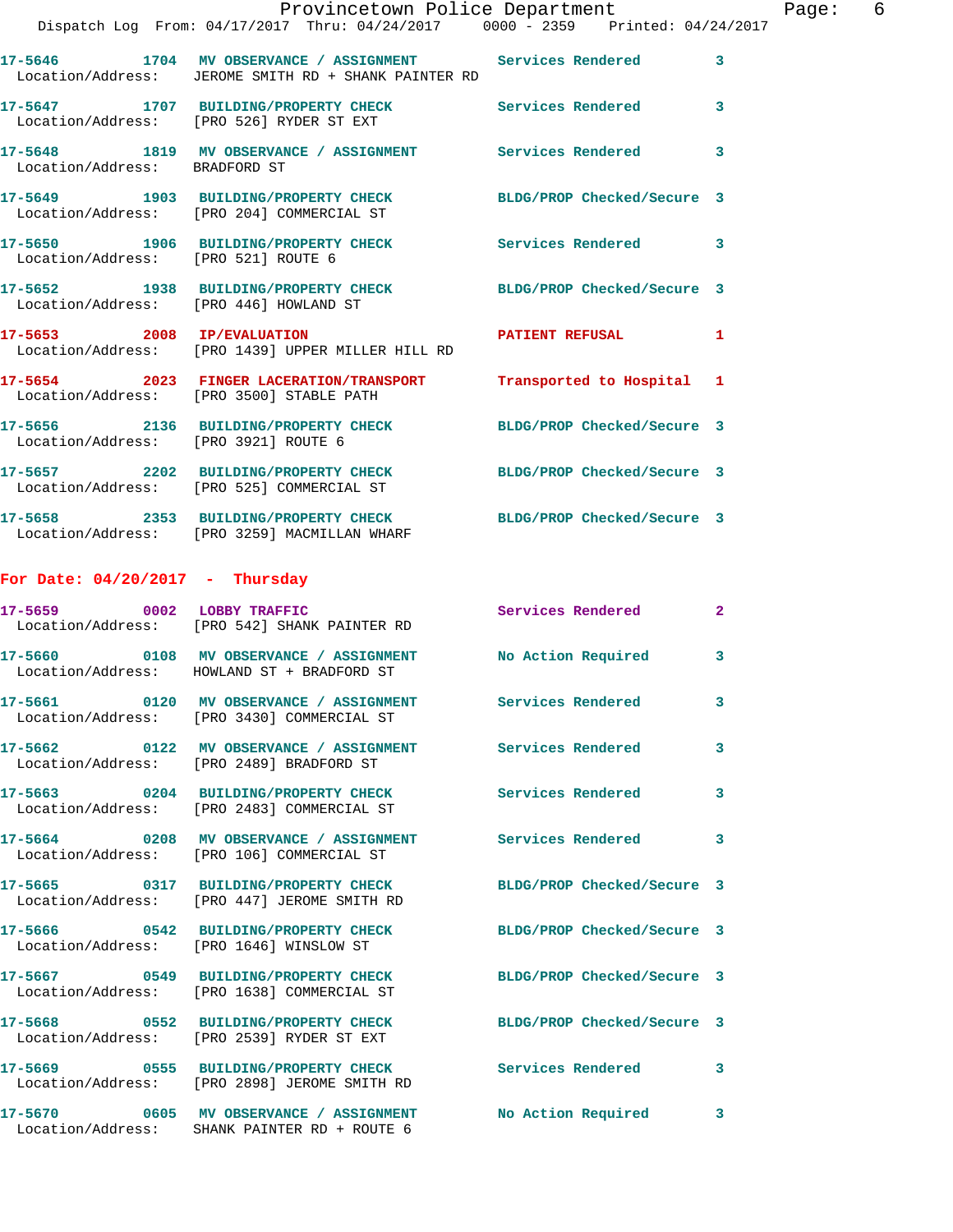## Provincetown Police Department Page: 7

Dispatch Log From: 04/17/2017 Thru: 04/24/2017 0000 - 2359 Printed: 04/24/2017

**17-5671 0607 MV OBSERVANCE / ASSIGNMENT Services Rendered 3**  Location/Address: [PRO 2489] BRADFORD ST **17-5673 0802 ANIMAL CALL No Action Required 2**  Location/Address: [PRO 1156] WINSLOW ST **17-5672 0804 PARKING COMPLAINT / GENERAL Citation/Warning Issued 3**  Location/Address: [PRO 105] COMMERCIAL ST **17-5674 0829 MV OBSERVANCE / ASSIGNMENT Services Rendered 3**  Location/Address: HOWLAND ST + HARRY KEMP WAY **17-5675 0925 ALARM - WORK Services Rendered 1**  Location/Address: [PRO 148] COMMERCIAL ST **17-5676 1009 MV STOP VERBAL WARNING 3**  Location/Address: BRADFORD ST + CENTER ST **17-5677 1018 MV OBSERVANCE / ASSIGNMENT Services Rendered 3**  Location/Address: SNAIL RD **17-5678 1018 ALARM - WORK Services Rendered 1**  Location/Address: CONWELL ST **17-5679 1019 ALARM - WORK Services Rendered 1**  Location/Address: [PRO 2984] COMMERCIAL ST **17-5680 1021 MV STOP VERBAL WARNING 3**  Location/Address: COMMERCIAL ST + SNAIL RD **17-5681 1024 PARKING COMPLAINT / GENERAL Services Rendered 3**  Location/Address: [PRO 204] COMMERCIAL ST 17-5682 1042 TRUCK VS SIGN 3 Location/Address: COMMERCIAL ST **17-5683 1051 BUILDING/PROPERTY CHECK BLDG/PROP Checked/Secure 3**  Location/Address: [PRO 2494] BRADFORD ST **17-5685 1134 BUILDING/PROPERTY CHECK BLDG/PROP Checked/Secure 3**  Location/Address: [PRO 3287] ROUTE 6 **17-5686 1151 MEDICAL EMERGENCY PATIENT REFUSAL 1 2**  Location/Address: [PRO 3296] SHANK PAINTER RD **17-5687 1206 PARKING COMPLAINT / GENERAL GONE ON ARRIVAL 3**  Location/Address: [PRO 175] COMMERCIAL ST **17-5688 1244 ALARM TESTING Services Rendered 3**  Location/Address: [PRO 2539] RYDER ST EXT **17-5689 1252 SHOPLIFTING/PAST OCCURED FOLLOW UP 2**  Location/Address: [PRO 539] SHANK PAINTER RD **17-5690 1303 HAZARDS Taken/Referred to Other 2**  Location: [TRU] PILGRIM LAKE **17-5691 1325 PARKING COMPLAINT / GENERAL Citation/Warning Issued 3**  Location/Address: PEARL ST **17-5692 1339 BUILDING/PROPERTY CHECK BLDG/PROP Checked/Secure 3**  Location/Address: [PRO 3259] MACMILLAN WHARF **17-5693 1346 BUILDING/PROPERTY CHECK Services Rendered 3**  Location/Address: [PRO 1989] COMMERCIAL ST **17-5694 1405 MV OBSERVANCE / ASSIGNMENT Services Rendered 3**  Location/Address: JEROME SMITH RD + SHANK PAINTER RD **17-5695 1417 FOLLOW UP SPOKEN TO 2**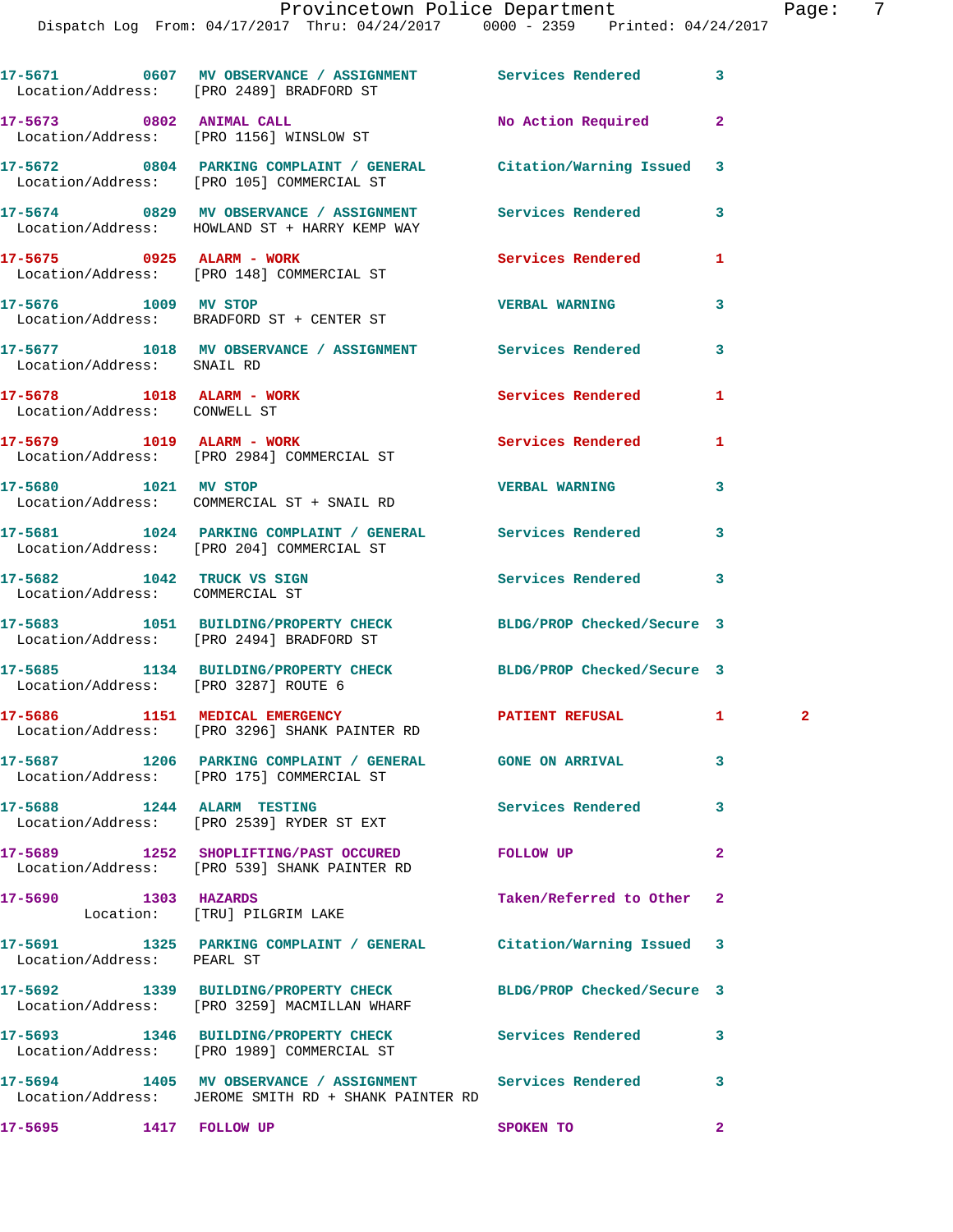|                                      | Provincetown Police Department<br>Dispatch Log From: 04/17/2017 Thru: 04/24/2017 0000 - 2359 Printed: 04/24/2017 |                         |              | Page: 8      |  |
|--------------------------------------|------------------------------------------------------------------------------------------------------------------|-------------------------|--------------|--------------|--|
|                                      | Location/Address: [PRO 488] MAYFLOWER ST                                                                         |                         |              |              |  |
| 17-5696 1423 MV STOP                 | Location/Address: [PRO 3485] JEROME SMITH RD                                                                     | <b>VERBAL WARNING</b> 3 |              |              |  |
|                                      | 17-5697 1432 SERVICE CALL Taken/Referred to Other 3<br>Location/Address: JEROME SMITH RD + SHANK PAINTER RD      |                         |              |              |  |
|                                      | 17-5699 1517 PARK, WALK & TALK 1999 Services Rendered 2<br>Location/Address: [PRO 433] RYDER ST EXT              |                         |              |              |  |
|                                      | 17-5700 1540 PARK, WALK & TALK Services Rendered 2<br>Location/Address: [PRO 105] COMMERCIAL ST                  |                         |              |              |  |
|                                      | 17-5701 1551 MEDICAL EMERGENCY Services Rendered 1<br>Location/Address: [PRO 16] BRADFORD ST                     |                         |              |              |  |
|                                      | 17-5702 1632 MEDICAL EMERGENCY Transported to Hospital 1<br>Location/Address: [PRO 440] HARRY KEMP WAY           |                         |              |              |  |
| Location/Address: BRADFORD ST        | 17-5704 1656 MV OBSERVANCE / ASSIGNMENT Services Rendered                                                        |                         | $\mathbf{3}$ |              |  |
| Location/Address: [PRO 3287] ROUTE 6 | 17-5705 1700 BUILDING/PROPERTY CHECK Services Rendered 3                                                         |                         |              |              |  |
|                                      | 17-5707 1711 MV STOP<br>Location/Address: [PRO 30] BRADFORD ST                                                   | <b>VERBAL WARNING</b>   | 3            |              |  |
|                                      | 17-5708 1750 ASSIST CITIZEN SPOKEN TO<br>Location/Address: [PRO 542] SHANK PAINTER RD                            |                         | 3            |              |  |
|                                      | 17-5709 1849 MV OBSERVANCE / ASSIGNMENT Services Rendered<br>Location/Address: BRADFORD ST + HIGH POLE HILL      |                         | 3            |              |  |
| Location/Address: [PRO 521] ROUTE 6  | 17-5710 1951 BUILDING/PROPERTY CHECK Services Rendered 3                                                         |                         |              |              |  |
|                                      | 17-5711 2105 BUILDING/PROPERTY CHECK BLDG/PROP Checked/Secure 3<br>Location/Address: [PRO 526] RYDER ST EXT      |                         |              |              |  |
|                                      | 17-5712 2149 BUILDING/PROPERTY CHECK BLDG/PROP Checked/Secure 3<br>Location/Address: [PRO 545] SHANK PAINTER RD  |                         |              |              |  |
|                                      | 17-5713 2153 BUILDING/PROPERTY CHECK BLDG/PROP Checked/Secure 3<br>Location/Address: [PRO 1778] SHANK PAINTER RD |                         |              |              |  |
|                                      | 17-5714 2204 BUILDING/PROPERTY CHECK BLDG/PROP Checked/Secure 3<br>Location/Address: [PRO 530] SHANK PAINTER RD  |                         |              |              |  |
| For Date: $04/21/2017$ - Friday      |                                                                                                                  |                         |              |              |  |
|                                      | 17-5715 0001 LOBBY TRAFFIC<br>Location/Address: [PRO 542] SHANK PAINTER RD                                       | Services Rendered 2     |              | $12^{\circ}$ |  |
|                                      | 17-5716 0017 BUILDING/PROPERTY CHECK Services Rendered<br>Location/Address: [PRO 3259] MACMILLAN WHARF           |                         | 3            |              |  |
|                                      | 17-5717 0017 BUILDING/PROPERTY CHECK BLDG/PROP Checked/Secure 3<br>Location/Address: [PRO 440] HARRY KEMP WAY    |                         |              |              |  |
|                                      | 17-5718 0035 MV OBSERVANCE / ASSIGNMENT Services Rendered<br>Location/Address: BRADFORD ST + STANDISH ST         |                         | 3            |              |  |
|                                      | 17-5719 0111 MV OBSERVANCE / ASSIGNMENT No Action Required<br>Location/Address: [PRO 413] CONWELL ST             |                         | 3            |              |  |
|                                      | 17-5720 0130 BUILDING/PROPERTY CHECK Services Rendered<br>Location/Address: [PRO 1989] COMMERCIAL ST             |                         | 3            |              |  |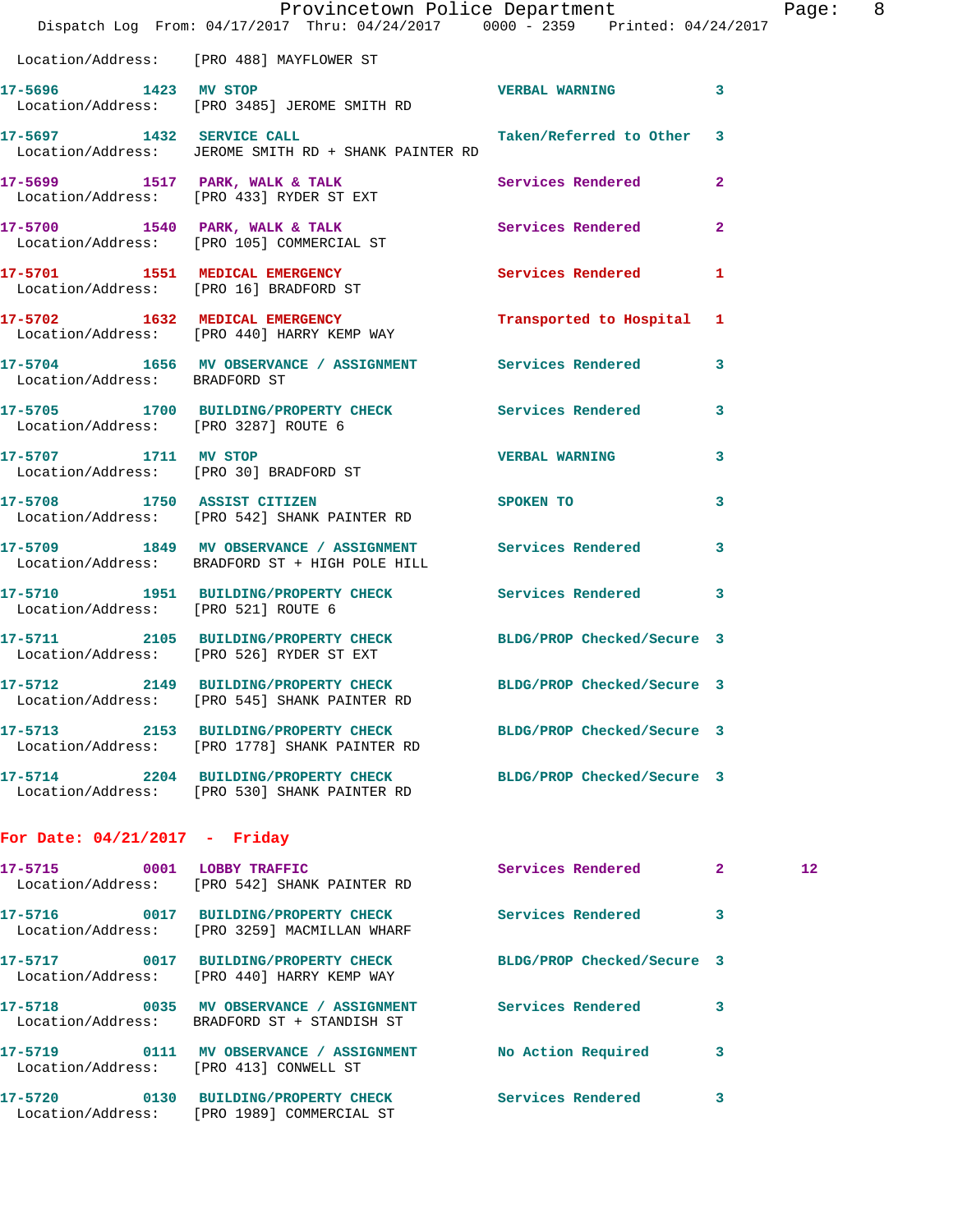|                                                                 | Provincetown Police Department<br>Dispatch Log From: 04/17/2017 Thru: 04/24/2017 0000 - 2359 Printed: 04/24/2017 |                           |                |
|-----------------------------------------------------------------|------------------------------------------------------------------------------------------------------------------|---------------------------|----------------|
|                                                                 | 17-5721 0143 PARKING COMPLAINT / GENERAL Citation/Warning Issued 3<br>Location/Address: HOWLAND ST + BRADFORD ST |                           |                |
| Location/Address: [PRO 3672] ROUTE 6                            | 17-5722 0159 MV OBSERVANCE / ASSIGNMENT Services Rendered                                                        |                           | 3              |
|                                                                 | 17-5723 0222 BUILDING/PROPERTY CHECK BLDG/PROP Checked/Secure 3<br>Location/Address: [PRO 182] COMMERCIAL ST     |                           |                |
| Location/Address: ROUTE 6                                       | 17-5724 0223 ASSIST AGENCY / TRURO PD VERBAL WARNING                                                             |                           | 3              |
| 17-5725 0240 MV STOP<br>Location/Address: [TRU] ROUTE 6         |                                                                                                                  | Citation/Warning Issued   | 3              |
| Location/Address: [PRO 3188] MEADOW RD                          | 17-5726      0335 ASSIST AGENCY / PROBATION      Services Rendered                                               |                           | 3              |
|                                                                 | 17-5727 0521 BUILDING/PROPERTY CHECK BLDG/PROP Checked/Secure 3<br>Location/Address: [PRO 530] SHANK PAINTER RD  |                           |                |
| Location/Address: ROUTE 6                                       | 17-5728 0525 MV OBSERVANCE / ASSIGNMENT Services Rendered                                                        |                           | 3              |
| 17-5729 0801 FOLLOW UP                                          | Location/Address: [PRO 542] SHANK PAINTER RD                                                                     | FOLLOW UP                 | $\overline{a}$ |
|                                                                 | 17-5730 0848 MV COMPLAINT<br>Location/Address: PEARL ST + COMMERCIAL ST                                          | <b>Services Rendered</b>  | $\mathbf{2}$   |
|                                                                 | 17-5732 0858 ALARM - GENERAL/ACCIDENTAL False Alarm<br>Location/Address: [PRO 3019] WEST VINE ST                 |                           | 1              |
|                                                                 | 17-5731 0859 SUSPICIOUS ACTIVITY<br>Location/Address: [PRO 1892] SHANK PAINTER RD                                | <b>Services Rendered</b>  | $\mathbf{2}$   |
| 17-5733 0925 MV COMPLAINT<br>Location/Address: COMMERCIAL ST    |                                                                                                                  | <b>Services Rendered</b>  | $\mathbf{2}$   |
|                                                                 | 17-5734 0951 SERVICE CALL<br>Location/Address: [PRO 542] SHANK PAINTER RD                                        | <b>Services Rendered</b>  | 3              |
|                                                                 | 17-5735 0953 MEDICAL EMERGENCY/CONFUSED Services Rendered<br>Location/Address: [PRO 542] SHANK PAINTER RD        |                           |                |
|                                                                 | 17-5736 1009 PARKING COMPLAINT / GENERAL Could Not Locate<br>Location/Address: [PRO 2630] MONTELLO ST            |                           | 3              |
|                                                                 | 17-5737 1030 FOUND IPHONE CHARGER & BUDS Services Rendered<br>Location/Address: [PRO 542] SHANK PAINTER RD       |                           | 3              |
|                                                                 | 17-5738 1035 FOLLOW UP/ELDER SERVICES Services Rendered<br>Location/Address: [PRO 542] SHANK PAINTER RD          |                           | 2              |
| 17-5740 1046 FOLLOW UP                                          | Location/Address: [PRO 542] SHANK PAINTER RD                                                                     | Services Rendered         | $\mathbf{2}$   |
|                                                                 | 17-5742 1230 ANIMAL CALL/WELL BEING CHECK Services Rendered<br>Location/Address: [PRO 1790] BRADFORD ST          |                           | 2              |
| 17-5743 1351 ALARM - GENERAL<br>Location/Address: COMMERCIAL ST |                                                                                                                  | False Alarm               | 1              |
|                                                                 | 17-5744 1504 LIFT ASSIST<br>Location/Address: [PRO 542] SHANK PAINTER RD                                         | Services Rendered         | 1              |
| 17-5745 1522 ASSIST CITIZEN                                     | Location/Address: [PRO 1394] MAYFLOWER AVE                                                                       | Services Rendered         | 3              |
|                                                                 | 17-5747 1549 MEDICAL EMERGENCY<br>Location/Address: [PRO 440] HARRY KEMP WAY                                     | Transported to Hospital 1 |                |

Page: 9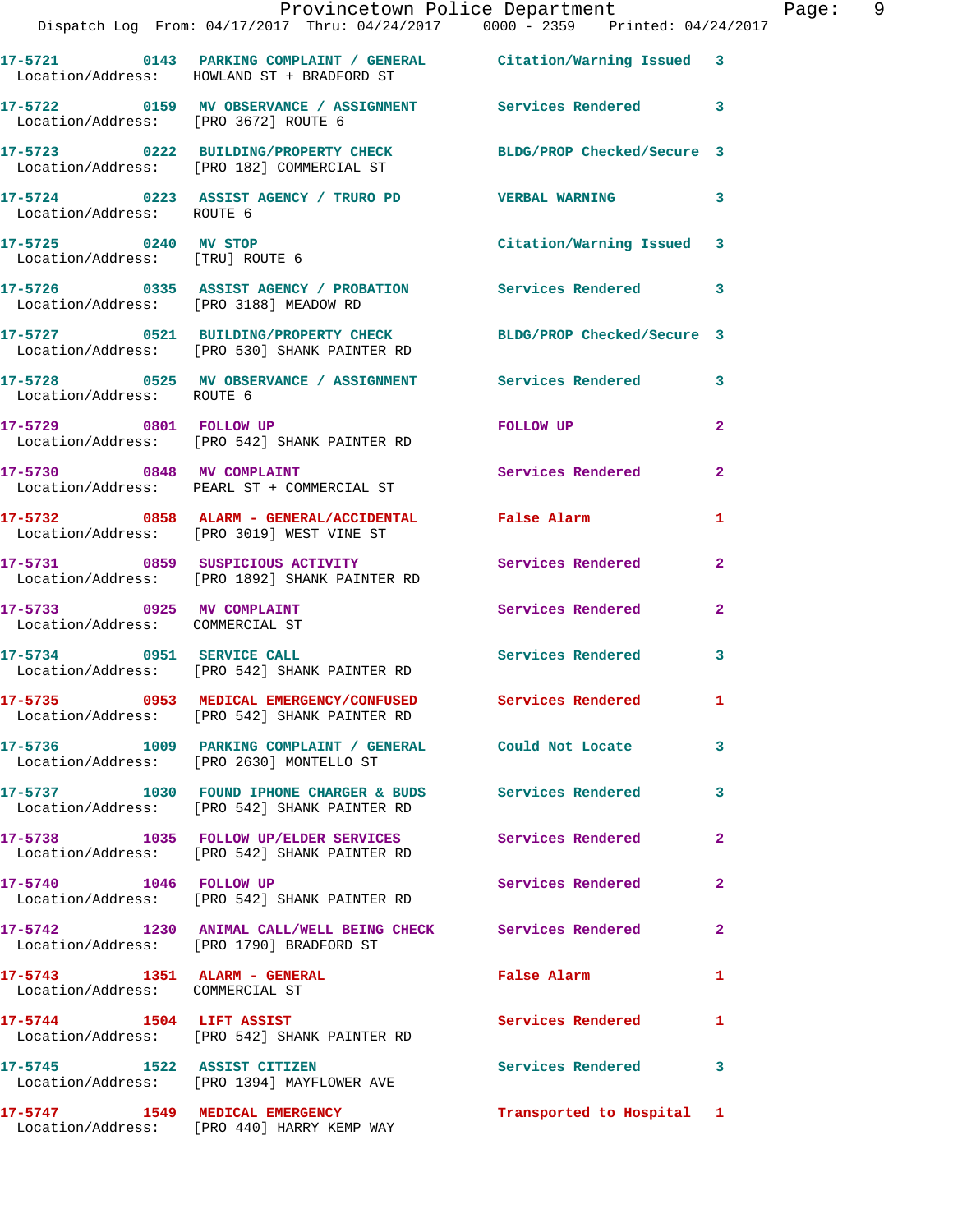| 17-5748 1605 ASSIST CITIZEN                       | Location/Address: [PRO 542] SHANK PAINTER RD                                              | SPOKEN TO                  | $\overline{\mathbf{3}}$ |
|---------------------------------------------------|-------------------------------------------------------------------------------------------|----------------------------|-------------------------|
|                                                   | 17-5750 1638 BUILDING/PROPERTY CHECK<br>Location/Address: [PRO 1638] COMMERCIAL ST        | BLDG/PROP Checked/Secure 3 |                         |
|                                                   | 17-5751 1659 MV OBSERVANCE / ASSIGNMENT<br>Location/Address: [PRO 525] COMMERCIAL ST      | <b>Services Rendered</b>   | 3                       |
| Location/Address: [PRO 2520] PRINCE ST            | 17-5752 1716 BUILDING/PROPERTY CHECK                                                      | BLDG/PROP Checked/Secure 3 |                         |
|                                                   | 17-5753 1722 ABANDONED 911 CALL<br>Location/Address: [PRO 63] BRADFORD ST EXT             | <b>Services Rendered</b>   | 1                       |
| Location/Address: [PRO 521] ROUTE 6               | 17-5754 1744 BUILDING/PROPERTY CHECK                                                      | BLDG/PROP Checked/Secure 3 |                         |
|                                                   | 17-5755 1803 BUILDING/PROPERTY CHECK<br>Location/Address: [PRO 3259] MACMILLAN WHARF      | Services Rendered          | 3                       |
| Location/Address:                                 | 17-5757 1833 BUILDING/PROPERTY CHECK<br>[PRO 2499] RACE POINT RD                          | Services Rendered          | 3                       |
|                                                   | $17-5760$ 1838 PARK, WALK & TALK<br>Location/Address: [PRO 516] RACE POINT RD             | Services Rendered 2        |                         |
|                                                   | 17-5761 1844 BUILDING/PROPERTY CHECK<br>Location/Address: [PRO 2540] RACE POINT RD        | BLDG/PROP Checked/Secure 3 |                         |
|                                                   | 17-5762 1850 BUILDING/PROPERTY CHECK<br>Location/Address: [PRO 2499] RACE POINT RD        | BLDG/PROP Checked/Secure 3 |                         |
|                                                   | 17-5763 1927 BUILDING/PROPERTY CHECK<br>Location/Address: [PRO 2898] JEROME SMITH RD      | BLDG/PROP Checked/Secure 3 |                         |
| 17-5764 2014 LOOSE DOG                            | Location/Address: BRADFORD ST + SHANK PAINTER RD                                          | Services Rendered          | $\mathbf{2}$            |
|                                                   | 17-5765 2029 MV OBSERVANCE / ASSIGNMENT<br>Location/Address: HIGH POLE HILL + BRADFORD ST | <b>Services Rendered</b>   | 3                       |
|                                                   | 17-5766 2031 BUILDING/PROPERTY CHECK<br>Location/Address: [PRO 182] COMMERCIAL ST         | BLDG/PROP Checked/Secure 3 |                         |
|                                                   | 17-5767 2049 BUILDING/PROPERTY CHECK<br>Location/Address: [PRO 1645] HARRY KEMP WAY       | BLDG/PROP Checked/Secure 3 |                         |
| 17-5768<br>Location/Address: [PRO 3188] MEADOW RD | 2124 ASSIST AGENCY/PROBATION                                                              | <b>Services Rendered</b>   | 3                       |
|                                                   | 17-5769 2154 MV OBSERVANCE / ASSIGNMENT<br>Location/Address: [PRO 379] COMMERCIAL ST      | <b>Services Rendered</b>   | 3                       |
| 17-5770                                           | 2345 BUILDING/PROPERTY CHECK<br>Location/Address: [PRO 1989] COMMERCIAL ST                | BLDG/PROP Checked/Secure 3 |                         |
|                                                   | 17-5771 2353 BUILDING/PROPERTY CHECK<br>Location/Address: [PRO 3259] MACMILLAN WHARF      | BLDG/PROP Checked/Secure 3 |                         |
| For Date: $04/22/2017$ - Saturday                 |                                                                                           |                            |                         |
| 17-5772                                           | 0011 MV OBSERVANCE / ASSIGNMENT Services Rendered                                         | $\sim$ 3                   |                         |

**17-5773 0014 MV OBSERVANCE / ASSIGNMENT No Action Required 3** 

**17-5774 0034 MEDICAL EMERGENCY Could Not Locate 1** 

Location/Address: ROUTE 6 + SNAIL RD

Location/Address: HOWLAND ST + BRADFORD ST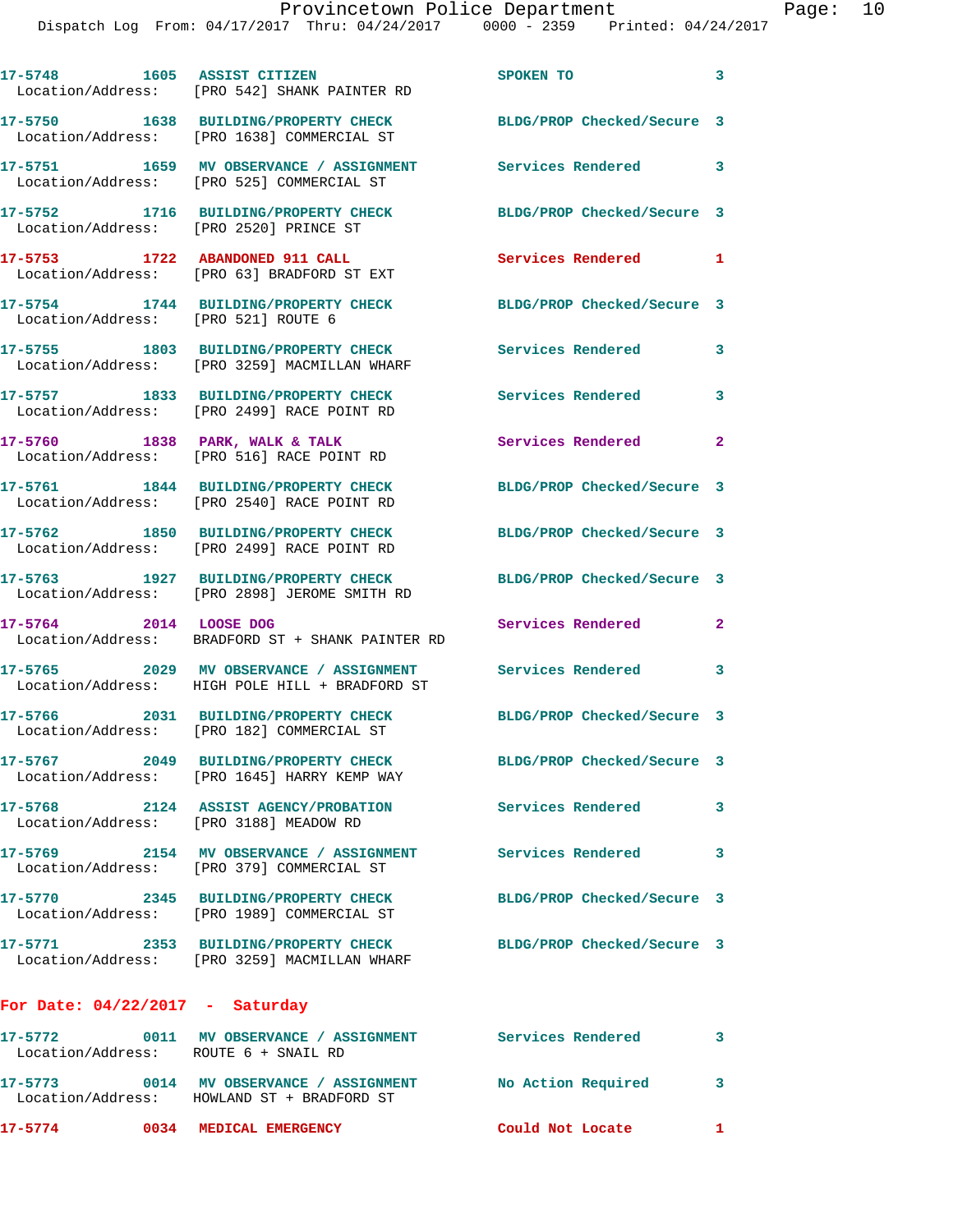|                              | Dispatch Log From: 04/17/2017 Thru: 04/24/2017 0000 - 2359 Printed: 04/24/2017                                      | Provincetown Police Department Page: 11 |    |  |
|------------------------------|---------------------------------------------------------------------------------------------------------------------|-----------------------------------------|----|--|
|                              | Location/Address: [PRO 223] COMMERCIAL ST                                                                           |                                         |    |  |
|                              | 17-5775 0118 BUILDING/PROPERTY CHECK BLDG/PROP Checked/Secure 3<br>Location/Address: [PRO 2520] PRINCE ST           |                                         |    |  |
|                              | 17-5776 0149 MV OBSERVANCE / ASSIGNMENT Services Rendered 3<br>Location/Address: BRADFORD ST + HOWLAND ST           |                                         |    |  |
|                              | 17-5777 0223 BUILDING/PROPERTY CHECK BLDG/PROP Checked/Secure 3<br>Location/Address: [PRO 1638] COMMERCIAL ST       |                                         |    |  |
|                              | 17-5778 0225 BUILDING/PROPERTY CHECK BLDG/PROP Checked/Secure 3<br>Location/Address: [PRO 182] COMMERCIAL ST        |                                         |    |  |
|                              | 17-5779 0233 BUILDING/PROPERTY CHECK Services Rendered 3<br>Location/Address: [PRO 1989] COMMERCIAL ST              |                                         |    |  |
|                              | 17-5780 0311 BUILDING/PROPERTY CHECK BLDG/PROP Checked/Secure 3<br>Location/Address: [PRO 447] JEROME SMITH RD      |                                         |    |  |
| 17-5781 0717 LOBBY TRAFFIC   | Location/Address: [PRO 542] SHANK PAINTER RD                                                                        | Services Rendered 2                     | 14 |  |
|                              | 17-5783 0836 BUILDING/PROPERTY CHECK BLDG/PROP Checked/Secure 3<br>Location/Address: [PRO 519] RACE POINT RD        |                                         |    |  |
| Refer To Arrest: 17-43-AR    | 17-5784 0851 PRISONER TRANSPORT<br>Location/Address: [PRO 542] SHANK PAINTER RD                                     | Taken/Referred to Other 3               |    |  |
| Location/Address: ROUTE 6    | 17-5785 0923 MV OBSERVANCE / ASSIGNMENT Services Rendered 3                                                         |                                         |    |  |
|                              | 17-5786 1034 UNATTENDED MV<br>Location/Address: [PRO 3094] COMMERCIAL ST                                            | Services Rendered<br>$\mathbf{2}$       |    |  |
| 17-5787 1050 911 CALL/RESCUE | Location/Address: [PRO 3296] SHANK PAINTER RD                                                                       | Transported to Hospital 1               |    |  |
|                              | 17-5789 1211 BUILDING/PROPERTY CHECK BLDG/PROP Checked/Secure 3<br>Location/Address: [PRO 3259] MACMILLAN WHARF     |                                         |    |  |
|                              | 17-5790 1219 ITEMS STOLEN<br>Location/Address: [PRO 442] HARRY KEMP WAY                                             | Services Rendered 2                     |    |  |
|                              | 17-5792 1536 BUILDING/PROPERTY CHECK BLDG/PROP Checked/Secure 3<br>Location/Address: [PRO 823] COMMERCIAL ST        |                                         |    |  |
|                              | 17-5793 1543 BUILDING/PROPERTY CHECK<br>Location/Address: [PRO 99] COMMERCIAL ST                                    | BLDG/PROP Checked/Secure 3              |    |  |
|                              | 17-5794 1546 BUILDING/PROPERTY CHECK BLDG/PROP Checked/Secure 3<br>Location/Address: [PRO 182] COMMERCIAL ST        |                                         |    |  |
|                              | 17-5795 1604 BUILDING/PROPERTY CHECK<br>Location/Address: [PRO 3259] MACMILLAN WHARF                                | BLDG/PROP Checked/Secure 3              |    |  |
|                              | 17-5796 1624 BUILDING/PROPERTY CHECK BLDG/PROP Checked/Secure 3<br>Location/Address: [PRO 2483] COMMERCIAL ST       |                                         |    |  |
|                              | 17-5797 1626 WELL BEING CHECK<br>Location/Address: [PRO 1578] HOWLAND ST                                            | Services Rendered 3                     |    |  |
|                              | 17-5798 1656 MV OBSERVANCE / ASSIGNMENT Services Rendered 3<br>Location/Address: JEROME SMITH RD + SHANK PAINTER RD |                                         |    |  |
|                              | 17-5799 1746 BUILDING/PROPERTY CHECK BLDG/PROP Checked/Secure 3<br>Location/Address: [PRO 175] COMMERCIAL ST        |                                         |    |  |
|                              | 17-5800 1747 BUILDING/PROPERTY CHECK Services Rendered 3<br>Location/Address: [PRO 3317] CEMETERY RD                |                                         |    |  |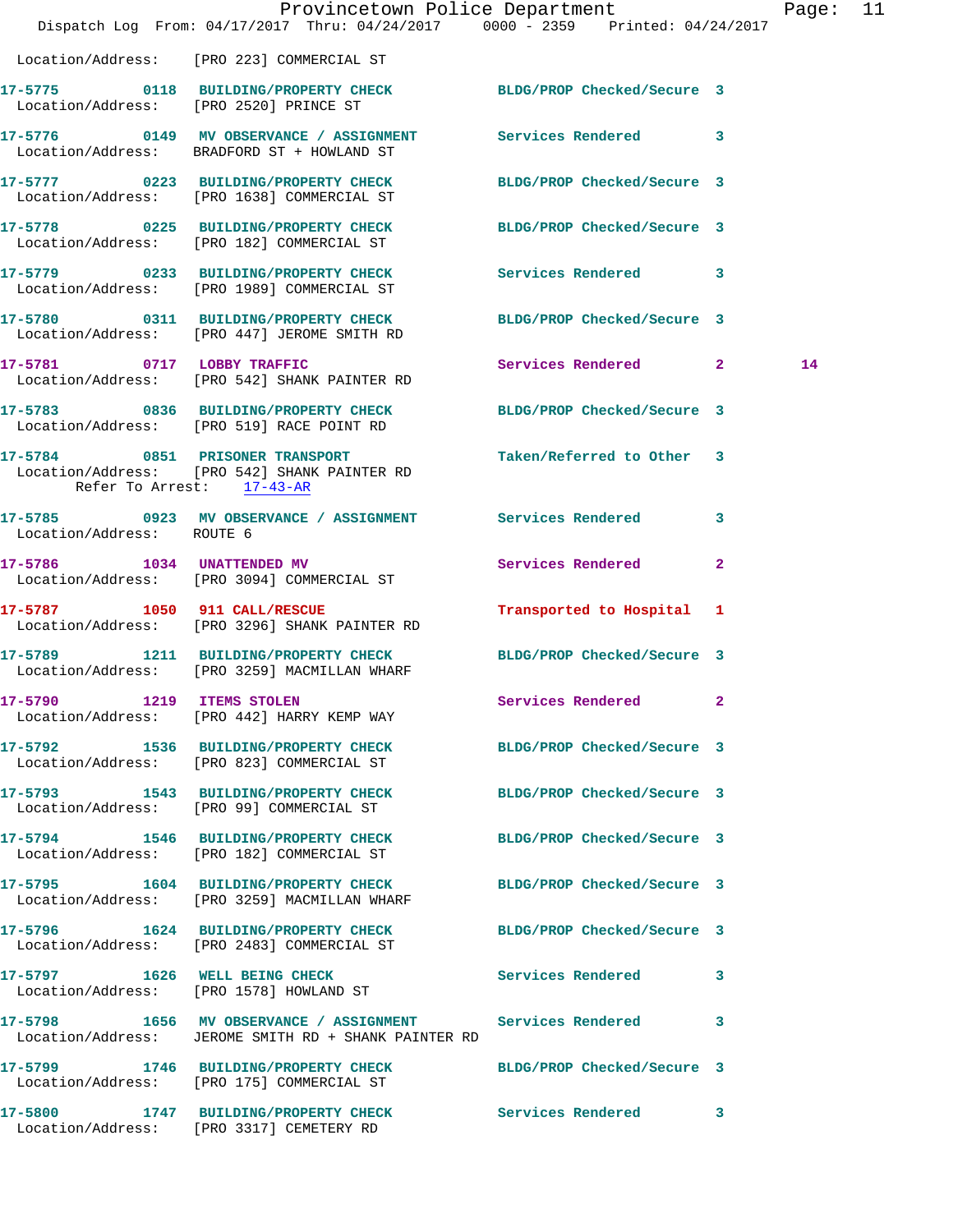Dispatch Log From: 04/17/2017 Thru: 04/24/2017 0000 - 2359 Printed: 04/24/2017

|                                 | 17-5801 1747 BUILDING/PROPERTY CHECK Services Rendered<br>Location/Address: [PRO 3318] CEMETERY RD               |                            | 3              |    |
|---------------------------------|------------------------------------------------------------------------------------------------------------------|----------------------------|----------------|----|
|                                 | 17-5803 1749 BROKEN DOCK<br>Location/Address: [PRO 1202] COMMERCIAL ST                                           | <b>Services Rendered</b>   | 3              |    |
|                                 | 17-5802 1750 MV OBSERVANCE / ASSIGNMENT Services Rendered<br>Location/Address: HIGH POLE HILL + BRADFORD ST      |                            | 3              |    |
|                                 | 17-5804 1805 DECEASED DOLPHIN<br>Location/Address: [PRO 106] COMMERCIAL ST                                       | Taken/Referred to Other 3  |                |    |
|                                 | 17-5805 1849 BUILDING/PROPERTY CHECK<br>Location/Address: [PRO 2540] RACE POINT RD                               | BLDG/PROP Checked/Secure 3 |                |    |
|                                 | 17-5806 1907 BUILDING/PROPERTY CHECK<br>Location/Address: [PRO 379] COMMERCIAL ST                                | BLDG/PROP Checked/Secure 3 |                |    |
|                                 | 17-5807 1914 BUILDING/PROPERTY CHECK BLDG/PROP Checked/Secure 3<br>Location/Address: [PRO 554] TREMONT ST        |                            |                |    |
|                                 | 17-5808 1928 MV OBSERVANCE / ASSIGNMENT Services Rendered 3<br>Location/Address: [PRO 3440] ROUTE 6              |                            |                |    |
|                                 | 17-5809 2001 BUILDING/PROPERTY CHECK BLDG/PROP Checked/Secure 3<br>Location/Address: [PRO 1778] SHANK PAINTER RD |                            |                |    |
|                                 | 17-5810 2046 BUILDING/PROPERTY CHECK BLDG/PROP Checked/Secure 3<br>Location/Address: [PRO 433] RYDER ST EXT      |                            |                |    |
|                                 | 17-5811 2054 BUILDING/PROPERTY CHECK<br>Location/Address: [PRO 1646] WINSLOW ST                                  | BLDG/PROP Checked/Secure 3 |                |    |
| 17-5812 2123 MV STOP            | Location/Address: [PRO VNEW] HOWLAND ST                                                                          | <b>VERBAL WARNING</b>      | 3              |    |
|                                 | 17-5813 2130 MV OBSERVANCE / ASSIGNMENT Services Rendered<br>Location/Address: [PRO 379] COMMERCIAL ST           |                            | 3              |    |
|                                 | 17-5814 2137 BUILDING/PROPERTY CHECK<br>Location/Address: [PRO 94] BRADFORD ST                                   | BLDG/PROP Checked/Secure 3 |                |    |
|                                 | 17-5815 2155 BUILDING/PROPERTY CHECK BLDG/PROP Checked/Secure 3<br>Location/Address: [PRO 545] SHANK PAINTER RD  |                            |                |    |
|                                 | 17-5818 2337 BUILDING/PROPERTY CHECK Services Rendered<br>Location/Address: [PRO 2206] COMMERCIAL ST             |                            | 3              |    |
|                                 | 17-5816 2343 BUILDING/PROPERTY CHECK Services Rendered<br>Location/Address: [PRO 3259] MACMILLAN WHARF           |                            | 3              |    |
|                                 | 17-5817 2355 SERVICE CALL/ASSIST Services Rendered<br>Location/Address: [PRO 3259] MACMILLAN WHARF               |                            | 3              |    |
| For Date: $04/23/2017$ - Sunday |                                                                                                                  |                            |                |    |
|                                 | 17-5819 		 0005 BUILDING/PROPERTY CHECK Services Rendered<br>Location/Address: [PRO 3430] COMMERCIAL ST          |                            | 3              |    |
|                                 | 17-5821 0039 MEDICAL EMERGENCY/EVAL Services Rendered<br>Location/Address: [PRO 564] BAYBERRY AVE                |                            | 1              |    |
|                                 | 17-5822 0203 MV OBSERVANCE / ASSIGNMENT Services Rendered<br>Location/Address: BRADFORD ST + STANDISH ST         |                            | 3              |    |
|                                 | 17-5823 0542 LOBBY TRAFFIC<br>Location/Address: [PRO 542] SHANK PAINTER RD                                       | Services Rendered          | $\overline{2}$ | 13 |
|                                 | 17-5824 0554 BUILDING/PROPERTY CHECK                                                                             | BLDG/PROP Checked/Secure 3 |                |    |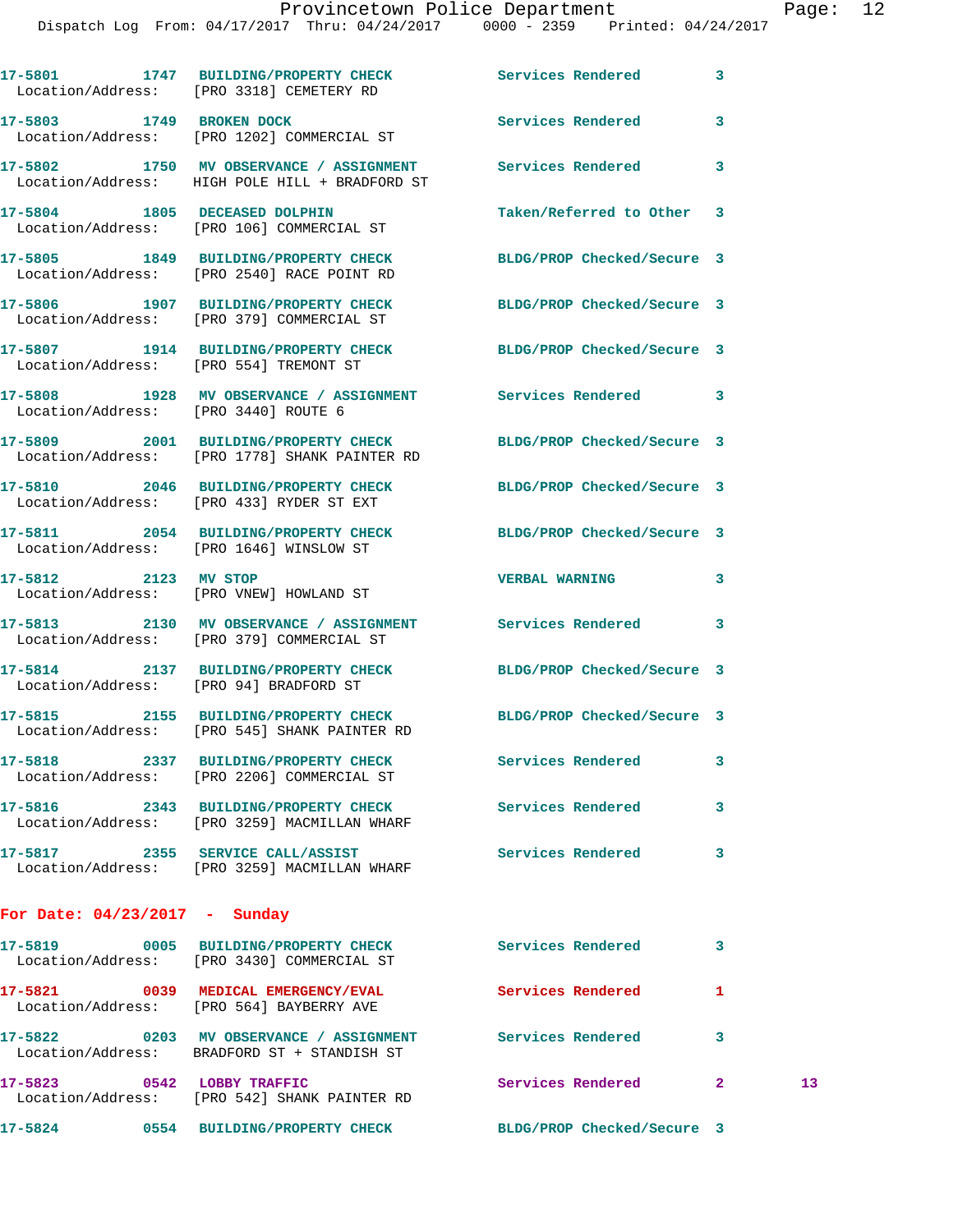|                                      | Provincetown Police Department<br>Dispatch Log From: 04/17/2017 Thru: 04/24/2017 0000 - 2359 Printed: 04/24/2017 |                            |                | Page: 13 |
|--------------------------------------|------------------------------------------------------------------------------------------------------------------|----------------------------|----------------|----------|
|                                      | Location/Address: [PRO 564] BAYBERRY AVE                                                                         |                            |                |          |
|                                      | 17-5825 0819 BUILDING/PROPERTY CHECK Services Rendered 3<br>Location/Address: [PRO 3259] MACMILLAN WHARF         |                            |                |          |
| Location/Address: [PRO 2521] ROUTE 6 | 17-5826 0827 MV OBSERVANCE / ASSIGNMENT Services Rendered 3                                                      |                            |                |          |
| Location/Address: [PRO 2479] ROUTE 6 | 17-5827 0851 VERBAL INSPECTION                                                                                   | <b>VERBAL WARNING</b>      | 3              |          |
|                                      | 17-5828 0929 PARK, WALK & TALK<br>Location/Address: [PRO 2777] COMMERCIAL ST                                     | Services Rendered 2        |                |          |
|                                      | 17-5829 0944 BUILDING/PROPERTY CHECK Services Rendered<br>Location/Address: [PRO 2483] COMMERCIAL ST             |                            | 3              |          |
|                                      | 17-5830 0952 MV OBSERVANCE / ASSIGNMENT Services Rendered 3<br>Location/Address: SNAIL RD + COMMERCIAL ST        |                            |                |          |
|                                      | 17-5831 1028 PARK, WALK & TALK 1999 Services Rendered<br>Location/Address: HOWLAND ST + COMMERCIAL ST            |                            | $\mathbf{2}$   |          |
|                                      | 17-5832 1234 BUILDING/PROPERTY CHECK Services Rendered 3<br>Location/Address: [PRO 2898] JEROME SMITH RD         |                            |                |          |
|                                      | 17-5833 1350 BUILDING/PROPERTY CHECK Services Rendered 3<br>Location/Address: [PRO 3163] WINTHROP ST             |                            |                |          |
|                                      | 17-5834 1350 HAZARDS<br>Location/Address: [PRO 1791] BRADFORD ST                                                 | Taken/Referred to Other 2  |                |          |
|                                      | 17-5835 1407 BUILDING/PROPERTY CHECK Services Rendered 3<br>Location/Address: [PRO 564] BAYBERRY AVE             |                            |                |          |
|                                      | 17-5836 1419 MV OBSERVANCE / ASSIGNMENT Services Rendered<br>Location/Address: COMMERCIAL ST + SNAIL RD          |                            | 3              |          |
|                                      | 17-5837 1453 DISTURBANCE (CIT)<br>Location/Address: [PRO 3296] SHANK PAINTER RD                                  | Services Rendered 1        | $\overline{2}$ |          |
|                                      | 17-5838 1511 SUDDEN DEATH SALL SERVICES Rendered 1<br>Location/Address: [PRO 3259] MACMILLAN WHARF               |                            |                |          |
|                                      | 17-5839 1524 BUILDING/PROPERTY CHECK BLDG/PROP Checked/Secure 3<br>Location/Address: [PRO 1778] SHANK PAINTER RD |                            |                |          |
| 17-5840 1715 SERVICE CALL            | Location/Address: [PRO 670] ALDEN ST                                                                             | Services Rendered 3        |                |          |
|                                      | 17-5841 1736 PARK, WALK & TALK<br>Location/Address: [PRO 105] COMMERCIAL ST                                      | Services Rendered          | -2             |          |
| 17-5843 1800 SERVICE CALL            | Location/Address: [PRO 214] COMMERCIAL ST                                                                        | Services Rendered          | 3              |          |
|                                      | 17-5844 1817 BAR CHECK<br>Location/Address: [PRO 3117] COMMERCIAL ST                                             | Services Rendered          | 2              |          |
|                                      | 17-5845 1919 BUILDING/PROPERTY CHECK BLDG/PROP Checked/Secure 3<br>Location/Address: [PRO 2499] RACE POINT RD    |                            |                |          |
|                                      | 17-5846 1945 BUILDING/PROPERTY CHECK<br>Location/Address: [PRO 519] RACE POINT RD                                | BLDG/PROP Checked/Secure 3 |                |          |
|                                      | 17-5847 1956 BUILDING/PROPERTY CHECK BLDG/PROP Checked/Secure 3<br>Location/Address: [PRO 444] HIGH POLE HILL    |                            |                |          |
|                                      | 17-5848 2003 MV OBSERVANCE / ASSIGNMENT Services Rendered 3                                                      |                            |                |          |

Location/Address: BRADFORD ST + HIGH POLE HL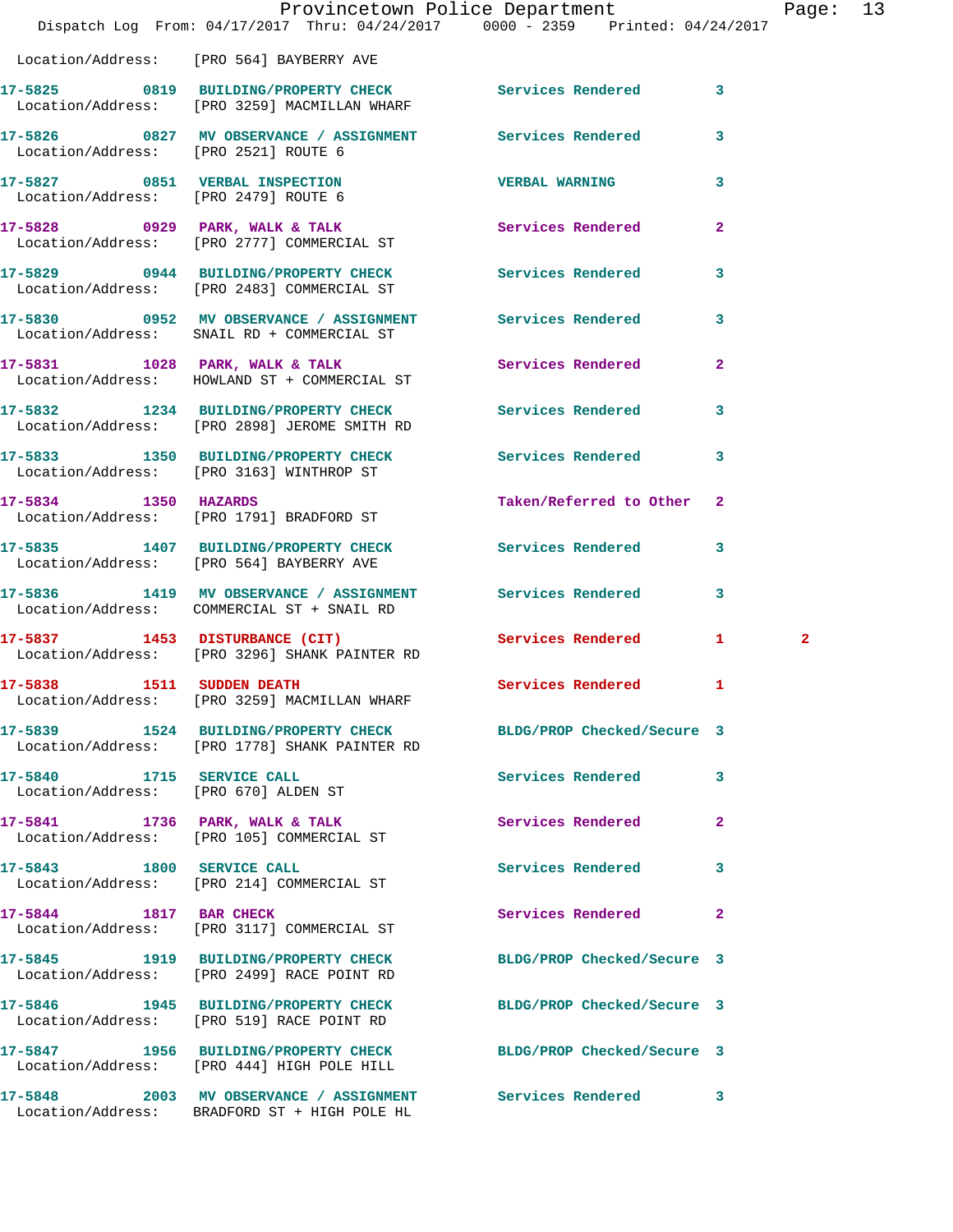| Provincetown Police Department | 14<br>Paqe: |
|--------------------------------|-------------|
|--------------------------------|-------------|

Dispatch Log From: 04/17/2017 Thru: 04/24/2017 0000 - 2359 Printed: 04/24/2017

|                                      | <u>DISPACCH HOG FIOM, 01/17/4017 IHIN, 01/41/4017        0000 - 4339     FIIHCCU, 01/41/</u> |                            |   |
|--------------------------------------|----------------------------------------------------------------------------------------------|----------------------------|---|
| Location/Address: [PRO 521] ROUTE 6  | 17-5849 2038 BUILDING/PROPERTY CHECK                                                         | BLDG/PROP Checked/Secure 3 |   |
| 2050<br>17-5850<br>Location/Address: | MV STOP<br>[PRO 3296] SHANK PAINTER RD                                                       | <b>VERBAL WARNING</b>      | 3 |
| 2107<br>17–5852<br>Location/Address: | MEDICAL EMERGENCY<br>COMMERCIAL ST                                                           | Transported to Hospital 1  |   |
| 17-5854<br>Location/Address:         | 2125 BUILDING/PROPERTY CHECK<br>FPRO 32871 ROUTE 6                                           | BLDG/PROP Checked/Secure 3 |   |
| 2127<br>17-5855<br>Location/Address: | MV OBSERVANCE / ASSIGNMENT<br>[PRO 1892] SHANK PAINTER RD                                    | Services Rendered          | 3 |
| 17-5856<br>2245<br>Location/Address: | MEDICAL EMERGENCY<br>[PRO 442] HARRY KEMP WAY                                                | <b>PATIENT REFUSAL</b>     | 1 |

**17-5857 2320 BUILDING/PROPERTY CHECK Services Rendered 3**  Location/Address: [PRO 2489] BRADFORD ST **17-5858 2326 BUILDING/PROPERTY CHECK Services Rendered 3**  Location/Address: [PRO 3259] MACMILLAN WHARF **17-5860 2341 MV OBSERVANCE / ASSIGNMENT No Action Required 3**  Location/Address: [PRO 2489] BRADFORD ST **17-5859 2342 MV OBSERVANCE / ASSIGNMENT Services Rendered 3** 

Location/Address: ROUTE 6 + SNAIL RD

## **For Date: 04/24/2017 - Monday**

|                                        | 17-5862 0002 LOBBY TRAFFIC<br>Location/Address: [PRO 542] SHANK PAINTER RD                                      | Services Rendered 2      |              |
|----------------------------------------|-----------------------------------------------------------------------------------------------------------------|--------------------------|--------------|
| Location/Address: [PRO 4048] ROUTE 6   | 17-5863 0019 MV OBSERVANCE / ASSIGNMENT Services Rendered 3                                                     |                          |              |
|                                        | 17-5864 0036 BUILDING/PROPERTY CHECK BLDG/PROP Checked/Secure 3<br>Location/Address: [PRO 182] COMMERCIAL ST    |                          |              |
|                                        | 17-5865 0106 MV OBSERVANCE / ASSIGNMENT<br>Location/Address: BRADFORD ST + RYDER ST                             | Services Rendered        | $\mathbf{3}$ |
|                                        | 17-5866 0118 BUILDING/PROPERTY CHECK<br>Location/Address: [PRO 2483] COMMERCIAL ST                              | <b>Services Rendered</b> | $\mathbf{3}$ |
|                                        | 17-5867 0150 MV OBSERVANCE / ASSIGNMENT Services Rendered<br>Location/Address: [PRO 2489] BRADFORD ST           |                          | $\mathbf{3}$ |
| Location/Address: ROUTE 6              | 17-5868 0548 ASSIST AGENCY / EPO                                                                                | <b>Services Rendered</b> | 3            |
| Location/Address: COMMERCIAL ST        | 17-5869 0714 MV ACCIDENT/MINOR                                                                                  | <b>Services Rendered</b> | $\mathbf{1}$ |
|                                        | 17-5870 0750 BUILDING/PROPERTY CHECK BLDG/PROP Checked/Secure 3<br>Location/Address: [PRO 3259] MACMILLAN WHARF |                          |              |
|                                        | 17-5871 0821 SERVICE CALL/COURT<br>Location: [ORL] ORLEANS DISTRICT COURT                                       | <b>Services Rendered</b> | $\mathbf{3}$ |
| Location/Address: [PRO 569] WINSLOW ST | 17-5872 0828 SERVICE CALL/COURT                                                                                 | <b>Services Rendered</b> | 3            |
|                                        | 17-5873 0846 MV OBSERVANCE / ASSIGNMENT Services Rendered                                                       |                          | $\mathbf{3}$ |
| Location/Address: [PRO 2521] ROUTE 6   |                                                                                                                 |                          |              |